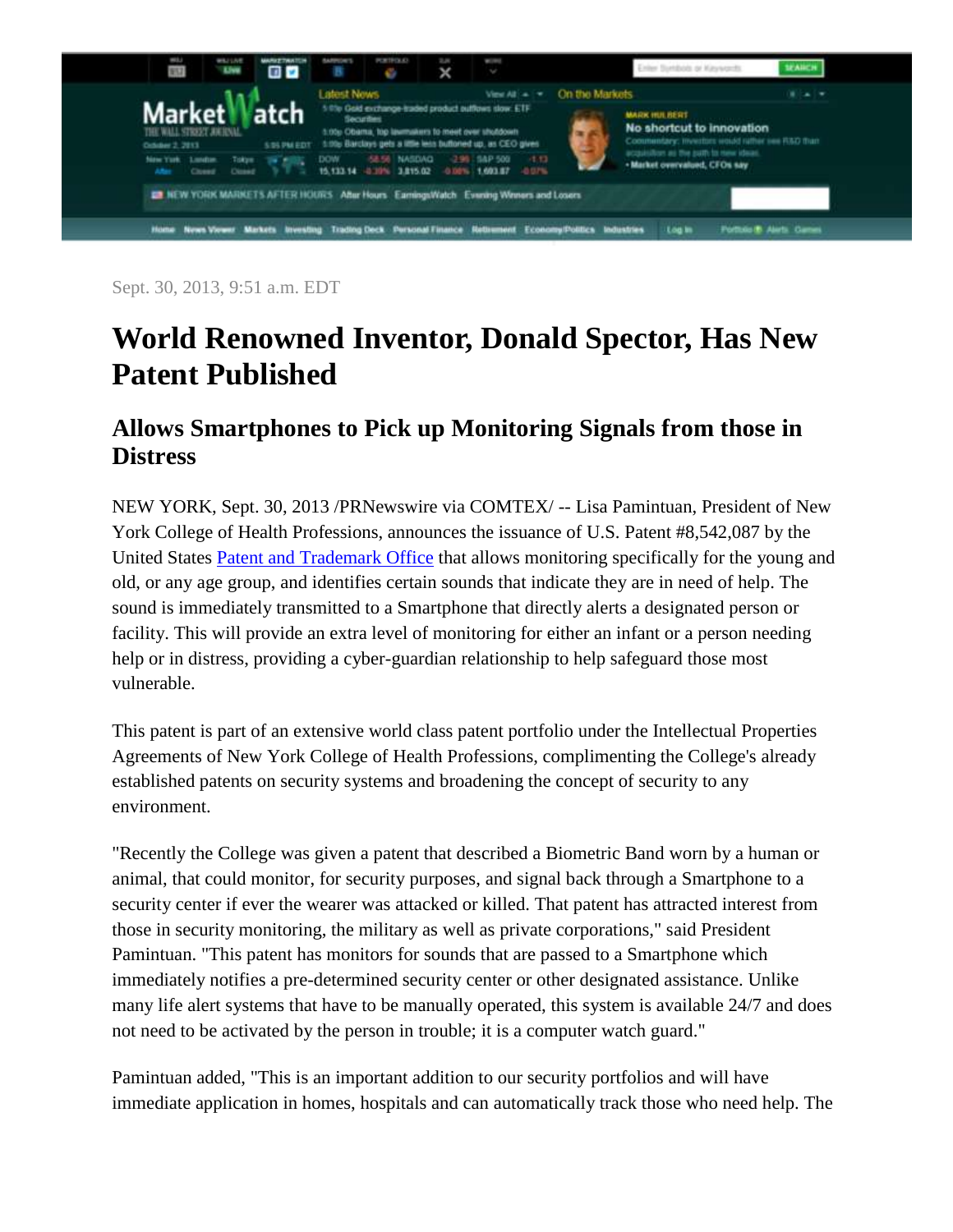idea that a person who is in need would have to perform an action, other than a normal biological reaction to call for help, will be a thing of the past."

Spector, a serial entrepreneur, has opened up several billion dollar industries in the past. [Bristol-](http://www.marketwatch.com/companies/Bristol_Myers_Squibb?lc=int_mb_1001)[Myers Squibb](http://www.marketwatch.com/companies/Bristol_Myers_Squibb?lc=int_mb_1001) set up a separate division for his patents and Spector has worked with hundreds of companies on projects from the first known patents in Location Based Advertising (the cornerstone of Poynt, a leading computer app), to smart credit cards, internet radio streaming, medical technologies and hundreds of other consumer products.

His first company was ARC Industries, set up for his patents, which included the first Hydraulic Exerciser later known as the MuscleWorker and the Bruce Jenner Exerciser. His partner on that venture was Victor Frenkil, Chairman and Founder of Baltimore Contractors. In his twenties Spector also did special assignments for Baltimore Contractors, the company that built Baltimore Washington International Airport, part of the Chesapeake Bay Bridge and the subway system of Baltimore, as well as many other projects.

Partnering later with his cousin Sam Rubin, Spector used the earnings of his cousin's horse, John Henry, the richest horse in racing to parlay some of the winnings into a fragrance empire in the 1980's.

Spector, Chairman of New York College of Health Professions, has recently announced MOU's with Wake Forest Innovations, the commercialization enterprise of Wake Forest Baptist Medical Center, and New York Medical College, Touro University System.

New York College is now talking to major players about expanding and monetizing its world class intellectual property portfolio.

ABOUT NEW YORK COLLEGE OF HEALTH PROFESSIONSChartered by the New York State Board of Regents, New York College of Health Professions, a not-for-profit institution located in Syosset, Long Island, with three additional sites in New York City, offers institutionally accredited undergraduate and graduate-level degree programs in Massage Therapy, Acupuncture, Oriental Medicine and Herbal Medicine, and Certificate programs in Holistic Nursing for Registered Nurses and The Science of Self Improvement. New York College maintains a 30-acre modern medical facility in Luo Yang, The People's Republic of China. The College has grown remarkably in the past several years and will continue to develop new educational programs as well as expand into many new areas. For more information about New York College of Health Professions visit www.nycollege.edu.

ABOUT THE TOURO COLLEGE AND UNIVERSITY SYSTEM Touro is a system of nonprofit institutions of higher and professional education. Touro College was chartered in 1970